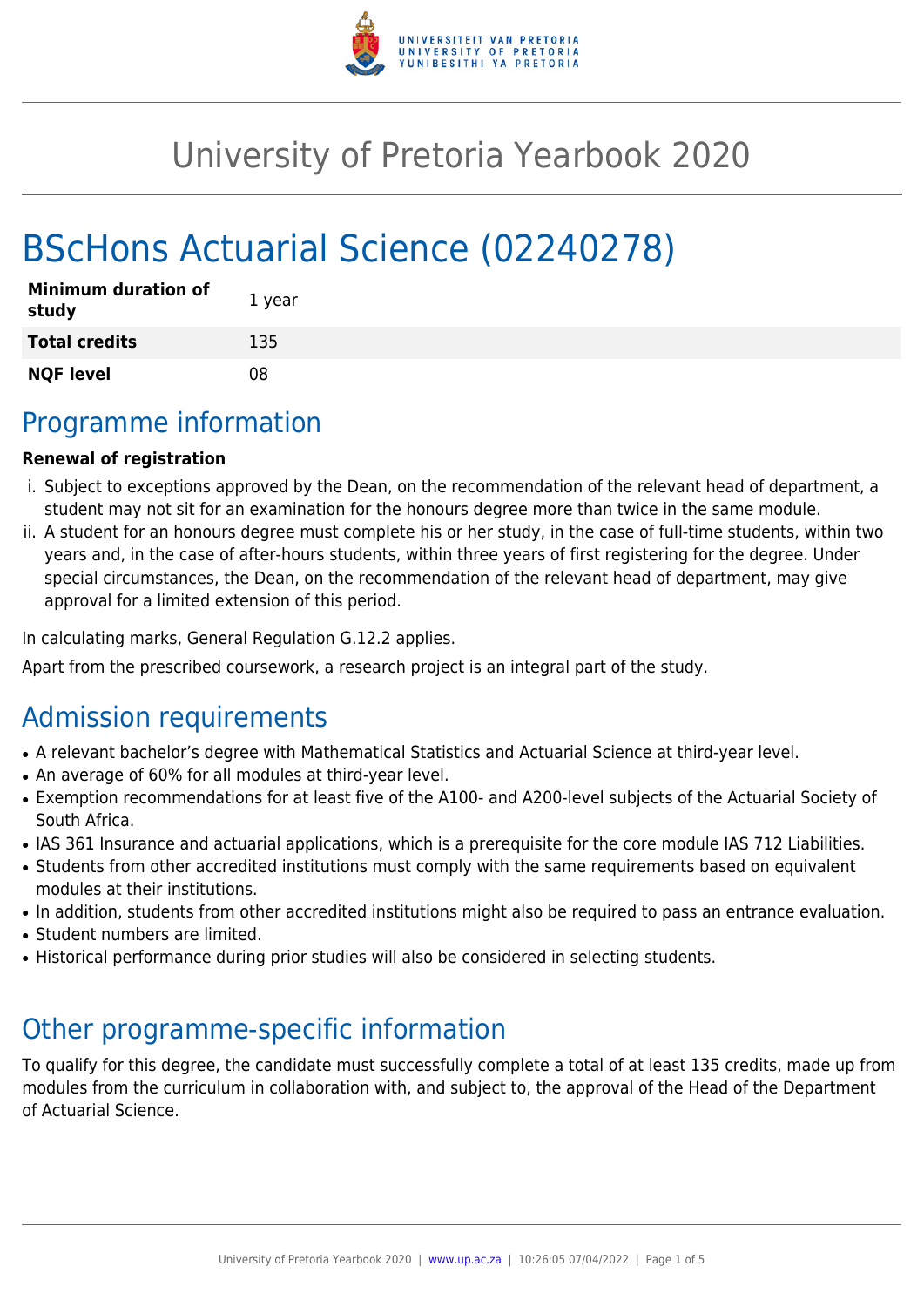

# Promotion to next study year

The progress of all honours candidates is monitored biannually by the head of department. A candidate's study may be terminated if the progress is unsatisfactory or if the candidate is unable to finish his/her studies during the prescribed period.

# Pass with distinction

The BScHons degree is awarded with distinction to a candidate who obtains a weighted average of at least 75% in all the prescribed modules and a minimum of 65% in any one module.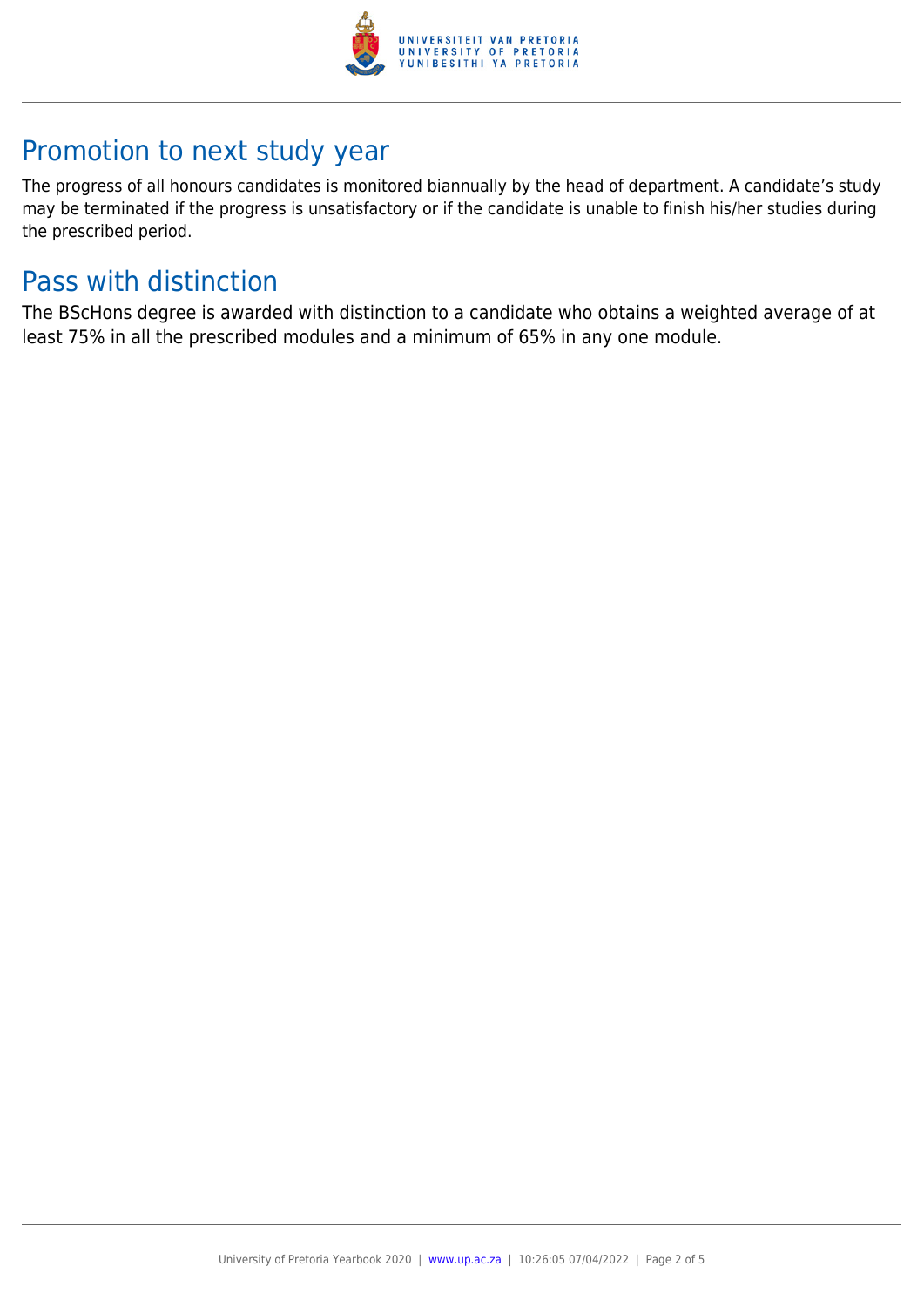

# Curriculum: Final year

### **Minimum credits: 135**

Fundamental credits: 30 Core credits: 75 Elective credit: 30

## **Core modules**

## **Actuarial risk management 712 (IAS 712)**

| <b>Module credits</b>         | 50.00                                      |
|-------------------------------|--------------------------------------------|
| <b>Contact time</b>           | 2 practicals per week, 4 lectures per week |
| Language of tuition           | Module is presented in English             |
| <b>Department</b>             | <b>Actuarial Science</b>                   |
| <b>Period of presentation</b> | Year                                       |

#### **Module content**

Surplus management. Mergers, acquisitions, insolvency and closure. Options and guarantees. Stakeholders. External environment. Regulation. Introduction to financial products and customer needs. Benefits overview and providers of benefits. Life insurance overview and life products. General insurance overview and products. Cash flows of simple products. Contract design. Project management. Capital project appraisal. Money markets. Bond markets. Equity markets. Property markets. Futures and options. Collective investment schemes. Overseas markets. Economic influences on investment markets. Other influences on investment markets. Relationship between returns on asset classes. Valuation of individual investments. Valuation of asset classes and portfolios. Investment strategy – institutions. Investment strategy – individuals. Developing an investment strategy. Modelling. Data. Setting assumptions. Expenses. Pricing and financing strategies. Discontinuance. Valuing liabilities. Accounting and disclosure. Surplus and surplus management. Sources of risk. Risks in benefit schemes. Pricing and insuring risks. The risk Management process. Risk management tools. Capital management. Monitoring.

## **Actuarial communication 722 (IAS 722)**

| <b>Module credits</b>         | 15.00                          |
|-------------------------------|--------------------------------|
| <b>Prerequisites</b>          | No prerequisites.              |
| <b>Contact time</b>           | 2 lectures per week            |
| Language of tuition           | Module is presented in English |
| <b>Department</b>             | <b>Actuarial Science</b>       |
| <b>Period of presentation</b> | Semester 2                     |

#### **Module content**

Communicating technical actuarial concepts effectively, the drafting process of a document, planning and structure of a document or presentation, style and tone of a document or presentation. Drafting documents (letters, reports, discussion documents, memos, emails). Presentations (preparation and delivery, follow up, designing visual aids).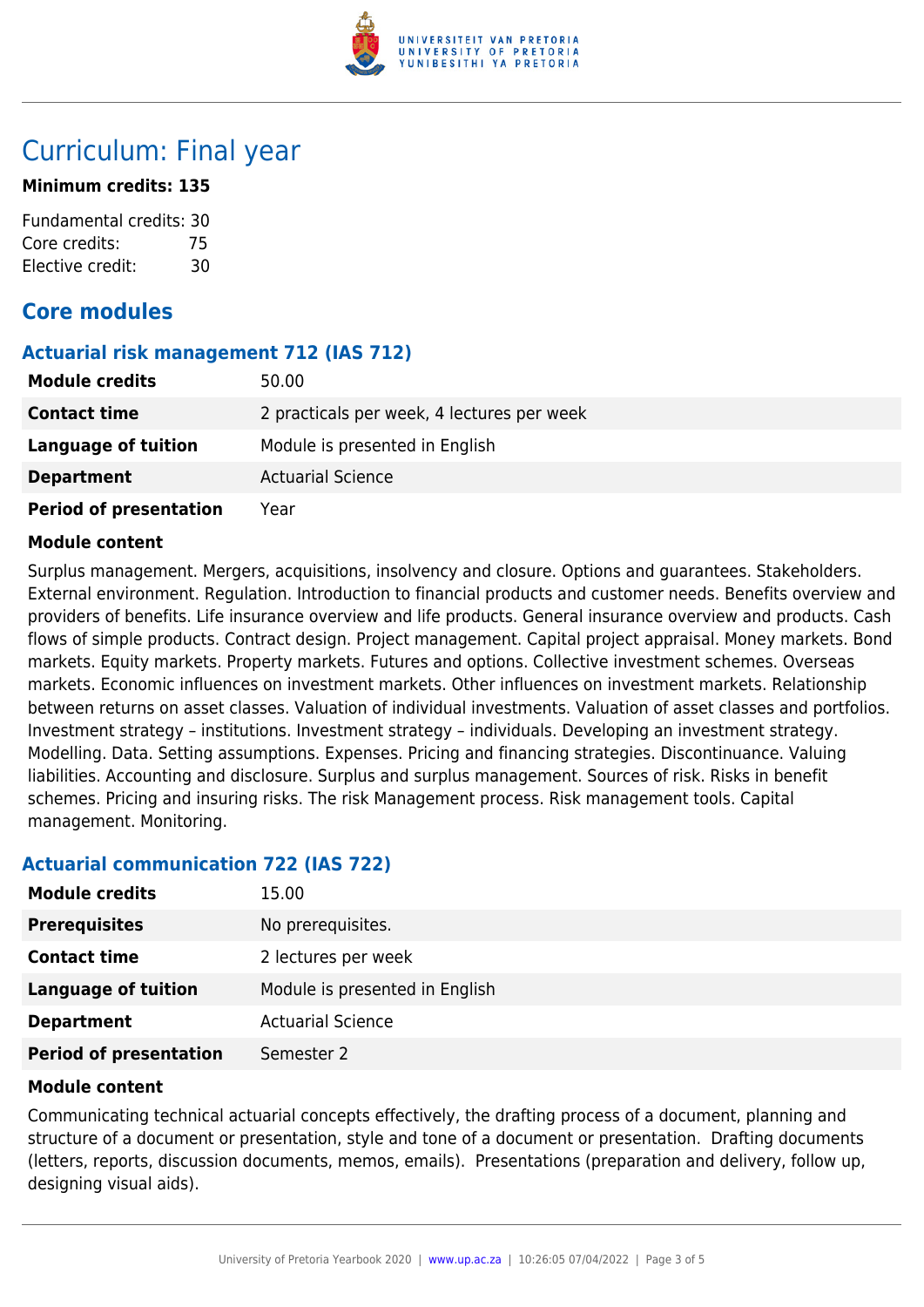

## **Research project 780 (NPN 780)**

| <b>Module credits</b>         | 30.00                          |
|-------------------------------|--------------------------------|
| <b>Prerequisites</b>          | No prerequisites.              |
| Language of tuition           | Module is presented in English |
| <b>Department</b>             | <b>Actuarial Science</b>       |
| <b>Period of presentation</b> | Year                           |

#### **Module content**

The research project is compulsory. A detailed project proposal should be submitted to the head of department by a prescribed date for approval, as described in the departmental document in this regard.

# **Elective modules**

### **Finance and investment 700 (FNI 700)**

| <b>Module credits</b>         | 40.00                                      |
|-------------------------------|--------------------------------------------|
| <b>Contact time</b>           | 2 lectures per week, 2 practicals per week |
| Language of tuition           | Module is presented in English             |
| <b>Department</b>             | <b>Actuarial Science</b>                   |
| <b>Period of presentation</b> | Semester 2                                 |

#### **Module content**

The application of modern techniques in financial management to the financing of corporate entities and the management of assets. Topics include: the theory of finance, valuation of investments, asset modelling, capital structure and the cost of capital, portfolio management, capital project appraisal and performance management.

## **Enterprise risk management 721 (IAS 721)**

| <b>Module credits</b>         | 40.00                                      |  |
|-------------------------------|--------------------------------------------|--|
| <b>Contact time</b>           | 2 lectures per week, 2 practicals per week |  |
| Language of tuition           | Module is presented in English             |  |
| <b>Department</b>             | <b>Actuarial Science</b>                   |  |
| <b>Period of presentation</b> | Semester 2                                 |  |

#### **Module content**

ERM framework. External risk frameworks. Stakeholders. Risk appetite. The risk management function. Risk management processes. Risk identification and assessment. Risk classification. Risk Measurement. Risk modelling. Analysis of data. Copulas. Fitting models. Extreme Value Theory. The use of models in ERM. Analysis of selected risks. Risk optimisation and risk responses. Risk management of selected risks. Economic Capital.

### **Life assurance 700 (LEW 700)**

| <b>Module credits</b> | 40.00             |
|-----------------------|-------------------|
| <b>Prerequisites</b>  | No prerequisites. |